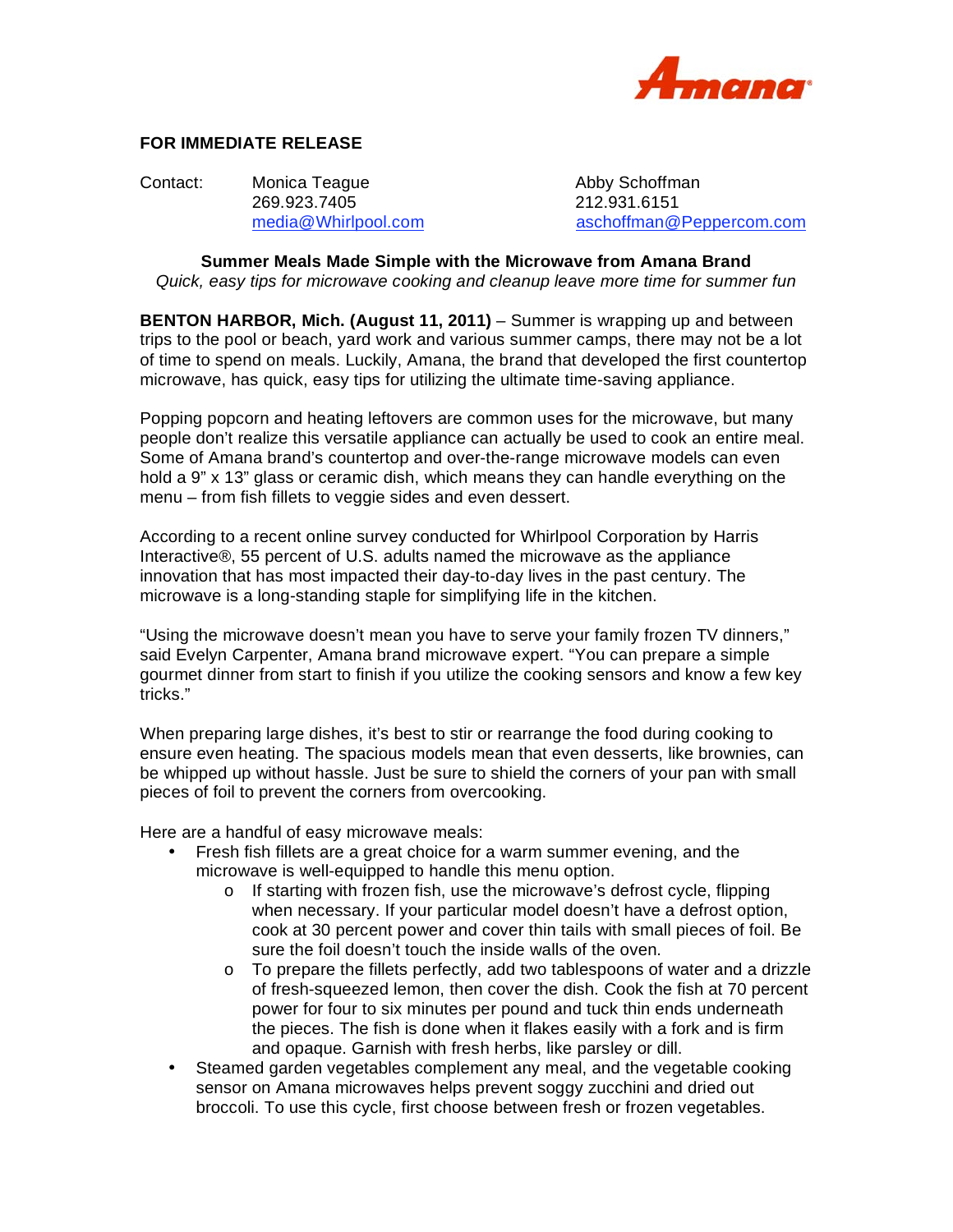

Then, in a microwave-safe container, add two to four tablespoons of water and cover the vegetables with vented plastic wrap or a lid. The water keeps the vegetables moist and ensures a flavorful dish with the right amount of crunch. The vegetable cooking sensor also prevents overcooking, which causes vegetables to lose nutrients.

• Corn on the cob is a summer favorite for many, and Amana microwaves can easily cook this side dish to perfection. First remove the hulks and silks from the corn, then butter and season as desired. Next place two ears in a glass dish with two tablespoons of water and cover with plastic wrap, leaving a corner uncovered to allow steam to escape. Cook for six minutes on high or, for four ears, cook eight to 10 minutes.

Microwave cleanup is just as simple as meal preparation. To remove food that has splattered in the microwave – which can affect the smell of the kitchen – use a damp cloth and mild soap or a water-based cleaner. Avoid using ammonia- or bleach-based cleaners in the microwave and never spray directly into the microwave. Instead, spray the cleaning cloth then wipe the microwave. If your microwave has a glass turntable, it can be placed in your dishwasher for easy cleaning.

To get rid of leftover food smells, such as burnt popcorn, heat up a cup of water with one tablespoon of lemon juice for four to five minutes, then let it sit in the microwave for several minutes after the cycle.

For Amana brand updates and other simple tips, follow @AmanaBrand on Twitter at www.twitter.com/AmanaBrand or become a fan of Amana brand on Facebook at www.facebook.com/AmanaBrand.

## **Survey Methodology**

This survey was conducted online within the United States by Harris Interactive on behalf of Whirlpool from May 18-20, 2011 among 2,407 adults ages 18 and older. This online survey is not based on a probability sample and therefore no estimate of theoretical sampling error can be calculated. For complete survey methodology, including weighting variables, please contact media@whirlpool.com.

## **About Harris Interactive**

Harris Interactive is one of the world's leading custom market research firms, leveraging research, technology, and business acumen to transform relevant insight into actionable foresight. Known widely for the Harris Poll and for pioneering innovative research methodologies, Harris offers expertise in a wide range of industries including healthcare, technology, public affairs, energy, telecommunications, financial services, insurance, media, retail, restaurant, and consumer package goods. Serving clients in over 215 countries and territories through our North American, European, and Asian offices and a network of independent market research firms, Harris specializes in delivering research solutions that help us – and our clients – stay ahead of what's next. For more information, please visit www.harrisinteractive.com.

## **About Amana®**

Established in 1934, Amana has a history of designing innovative cooking, dish, laundry and refrigeration household appliances. With its introduction of the original countertop